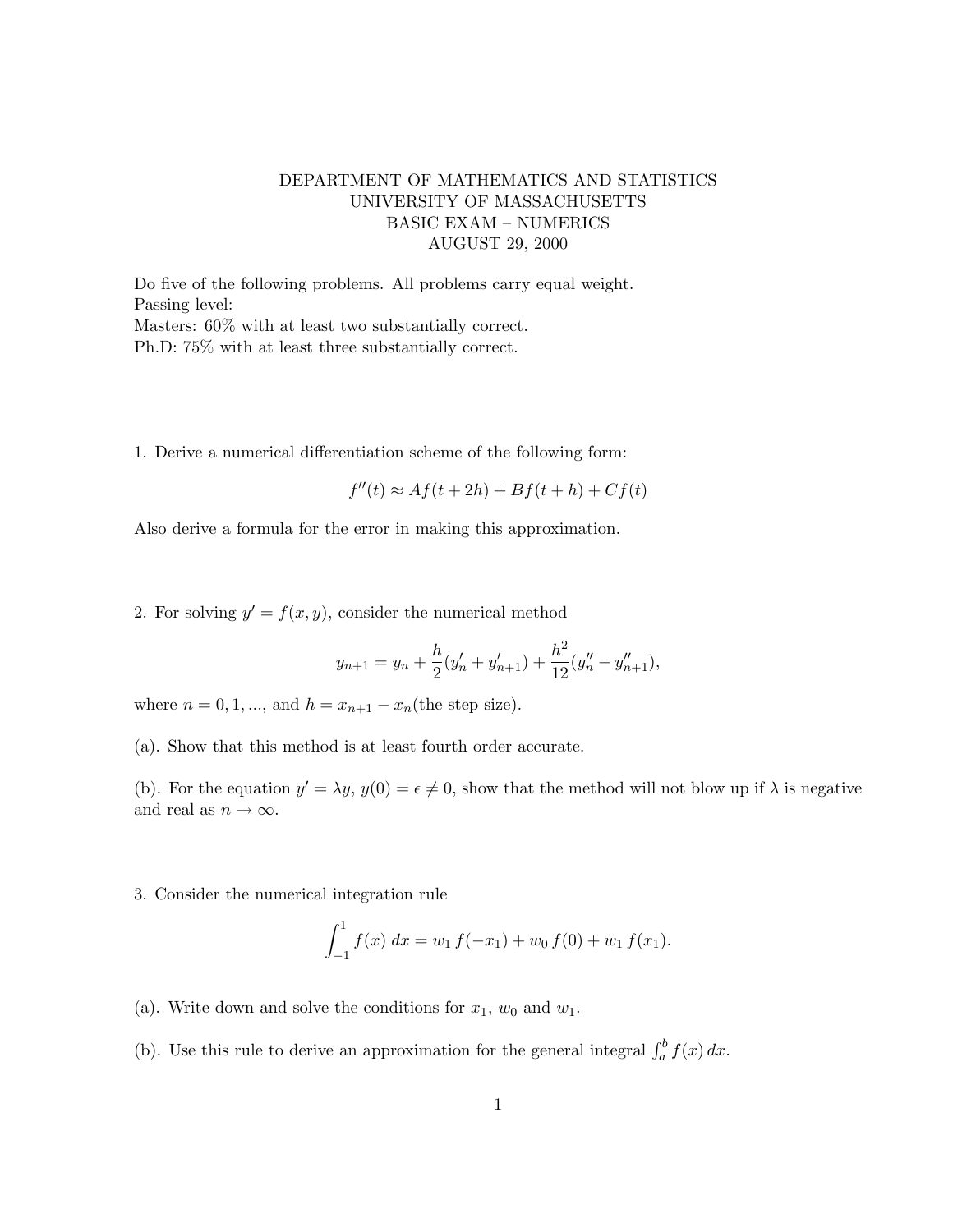4(a). Show that if  $||A|| < 1$  in some induced matrix norm, then the iteration

$$
v^{k+1} = A v^k + b
$$

converges where A is any n by n matrix; b and  $v^k$  are n-vectors.

(b). Show that if A is a strictly diagonally dominant matrix, then Jacobi iteration for the linear system

$$
A\,x = b
$$

converges.

5. Define an iteration formula by

$$
x_{n+1} = z_{n+1} - \frac{f(z_{n+1})}{f'(x_n)}, \ \ z_{n+1} = x_n - \frac{f(x_n)}{f'(x_n)}
$$

for finding the simple root  $\alpha$  of  $f(x)$ . Show that the order of convergence is at least 2. To make your final conclusion you may quote a well-known theorem.

6. Let  $p_n(x)$  be the interpolation polynomial of degree  $\leq$  n interpolating  $f(x) = e^x$  at the points  $x_i = \frac{i}{n}$  $\frac{i}{n}, i = 0, 1, 2, \ldots, n.$ 

(a). Derive a good upper bound for

$$
\max_{0 \le x \le 1} |e^x - p_n(x)|
$$

using the hint below, and determine the smallest n guaranteeing an error less than  $10^{-2}$  on [0, 1]. [Hint: First show that for any integer i with  $0 \le i \le n$ , one has

$$
\max_{0\leq x\leq 1}|(x-\frac{i}{n})(x-\frac{n-i}{n})|\leq \frac{1}{4}.]
$$

(b). Solve the analogous problem for the *nth*-degree Taylor polynomial for  $f(x)$  and compare the result with the one in (a).